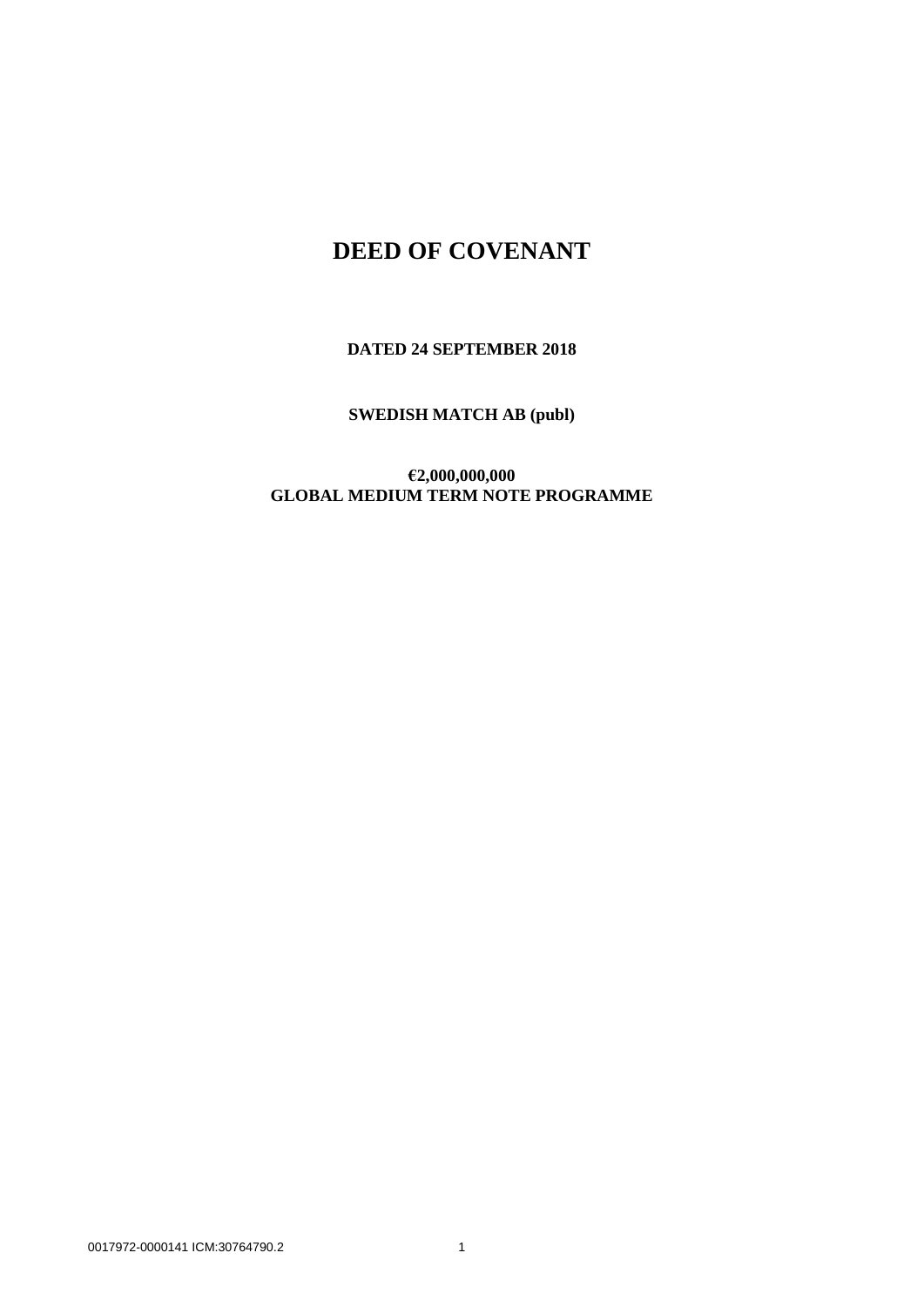THIS DEED OF COVENANT is made on 24 September 2018 by **SWEDISH MATCH AB (publ)** (the **Issuer**) in favour of the account holders or participants specified below of Clearstream Banking, S.A., (**Clearstream, Luxembourg**), Euroclear Bank SA/NV (**Euroclear**), The Depository Trust Company and/or any other additional clearing system or systems as is specified in the Final Terms or Pricing Supplement, as the case may be, relating to any Note (as defined below) (each a **Clearing System**).

## **WHEREAS**:

- (A) The Issuer has entered into an amended and restated Programme Agreement (the **Programme Agreement**, which expression includes the same as it may be further amended or supplemented from time to time) dated 24 September 2018 with the Dealers named therein under which the Issuer proposes from time to time to issue Notes (the **Notes**).
- (B) Certain of the Notes will initially be represented by, and comprised in, Global Notes, in each case representing a certain number of underlying Notes (the **Underlying Notes**).
- (C) Each Global Note may, after issue, be deposited with a depositary for one or more Clearing Systems (each such Clearing System or all such Clearing Systems together, the **Relevant Clearing System**). Upon such deposit of a Global Note the Underlying Notes represented by such Global Note will be credited to a securities account or securities accounts with the Relevant Clearing System. Any account holder with the Relevant Clearing System which has Underlying Notes credited to its securities account from time to time (each a **Relevant Account Holder**) will, subject to and in accordance with the terms and conditions and operating procedures or management regulations of the Relevant Clearing System, be entitled to transfer such Underlying Notes and (subject to and upon payment being made by the Issuer to the bearer in accordance with the terms of the relevant Global Note) will be entitled to receive payments from the Relevant Clearing System calculated by reference to the Underlying Notes credited to its securities account.
- (D) In certain circumstances specified in each Global Note, the bearer of the Global Note and the registered holder of the Global Note, as may be applicable, will have no further rights under the Global Note (but without prejudice to the rights which any person may have pursuant to this Deed of Covenant). The time at which this occurs is referred to as the **Relevant Time**. In such circumstances, each Relevant Account Holder will, subject to and in accordance with the terms of this Deed, acquire against the Issuer all those rights which such Relevant Account Holder would have had if, prior to the Relevant Time, duly executed and authenticated Definitive Notes had been issued in respect of its Underlying Notes and such Definitive Notes were held and beneficially owned by such Relevant Account Holder.

## **NOW THIS DEED WITNESSES AS FOLLOWS:**

1. At such time as the Relevant Time occurs, the Issuer hereby undertakes and covenants with each Relevant Account Holder (other than when any Relevant Clearing System is an account holder of any other Relevant Clearing System) that each Relevant Account Holder shall automatically acquire at the Relevant Time (as defined in the Global Note), without the need for any further action on behalf of any person, against the Issuer all those rights which such Relevant Account Holder would have had if at the Relevant Time it held and beneficially owned executed and authenticated Definitive Notes in respect of each Underlying Note represented by such Global Note which such Relevant Account Holder has credited to its securities account with the Relevant Clearing System at the Relevant Time.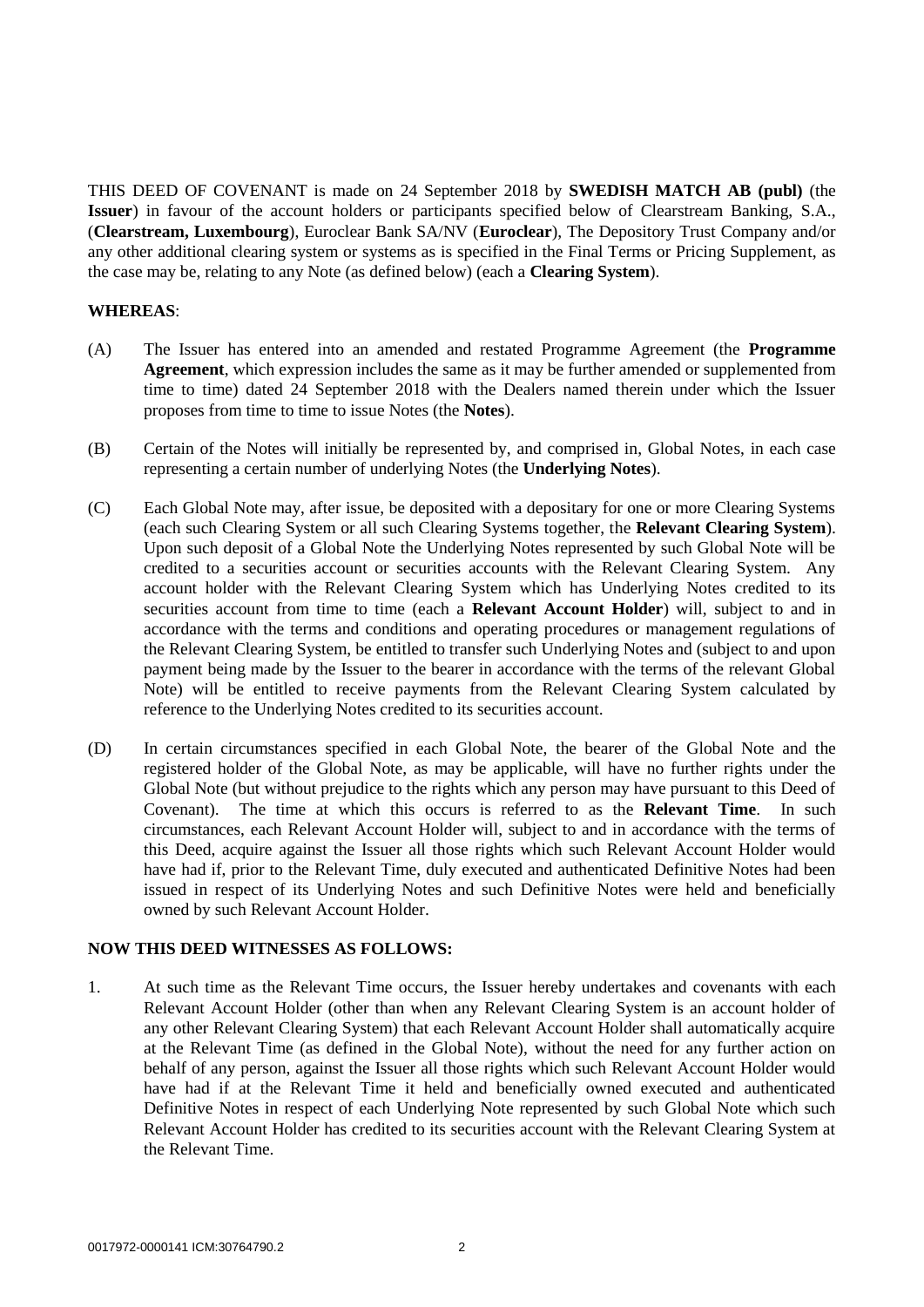The Issuer's obligation pursuant to this clause shall be a separate and independent obligation by reference to each Underlying Note which a Relevant Account Holder has credited to its securities account with the Relevant Clearing System and the Issuer agrees that a Relevant Account Holder may assign its rights hereunder in whole or in part.

- 2. The records of the Relevant Clearing System shall be conclusive evidence of the identity of the Relevant Account Holders and the number of Underlying Notes credited to the securities account of each Relevant Account Holder. For the purposes hereof a statement issued by the Relevant Clearing System stating:
	- (a) the name of the Relevant Account Holder to which such statement is issued; and
	- (b) the aggregate nominal amount of Underlying Notes credited to the securities account of such Relevant Account Holder as at the opening of business on the first day following the Relevant Time on which the Relevant Clearing System is open for business,

shall be conclusive evidence of the records of the Relevant Clearing System at the Relevant Time.

- 3. In the event of a dispute, the determination of the Relevant Time by the Relevant Clearing System (in the absence of manifest error) shall be final and conclusive for all purposes in connection with the Relevant Account Holders with securities accounts with the Relevant Clearing System.
- 4. The Issuer undertakes in favour of each Relevant Account Holder that, in relation to any payments to be made by it under this Deed, it will comply with the provisions of Condition 8 to the extent that they apply to any payment in respect of Underlying Notes as if those provisions had been set out in full in this Deed.
- 5. The Issuer will pay any stamp and other duties and taxes, including interest and penalties, payable on or in connection with the execution of this Deed and any action taken by any Relevant Account Holder to enforce the provisions of this Deed.
- 6. The Issuer hereby warrants, represents and covenants with each Relevant Account Holder that it has all corporate power, and has taken all necessary corporate or other steps, to enable it to execute, deliver and perform this Deed, and that this Deed constitutes a legal, valid and binding obligation of the Issuer enforceable in accordance with its terms subject to the laws of bankruptcy and other laws affecting the rights of creditors generally.
- 7. This Deed shall take effect as a Deed Poll for the benefit of the Relevant Account Holders from time to time and for the time being. This Deed shall be deposited with and held by the common depositary for Euroclear and Clearstream, Luxembourg (being at the date hereof Deutsche Bank AG, London Branch at Winchester House, 1 Great Winchester Street, London EC2N 2DB) until all the obligations of the Issuer hereunder have been discharged in full.
- 8. The Issuer hereby acknowledges the right of every Relevant Account Holder to the production of, and the right of every Relevant Account Holder to obtain (upon payment of a reasonable charge) a copy of, this Deed, and further acknowledges and covenants that the obligations binding upon it contained herein are owed to, and shall be for the account of, each and every Relevant Account Holder, and that each Relevant Account Holder shall be entitled severally to enforce the said obligations against the Issuer.
- 9. If any provision in or obligation under this Deed is or becomes invalid, illegal or unenforceable in any respect under the law of any jurisdiction, that will not affect or impair (i) the validity, legality or enforceability under the law of that jurisdiction of any other provision in or obligation under this